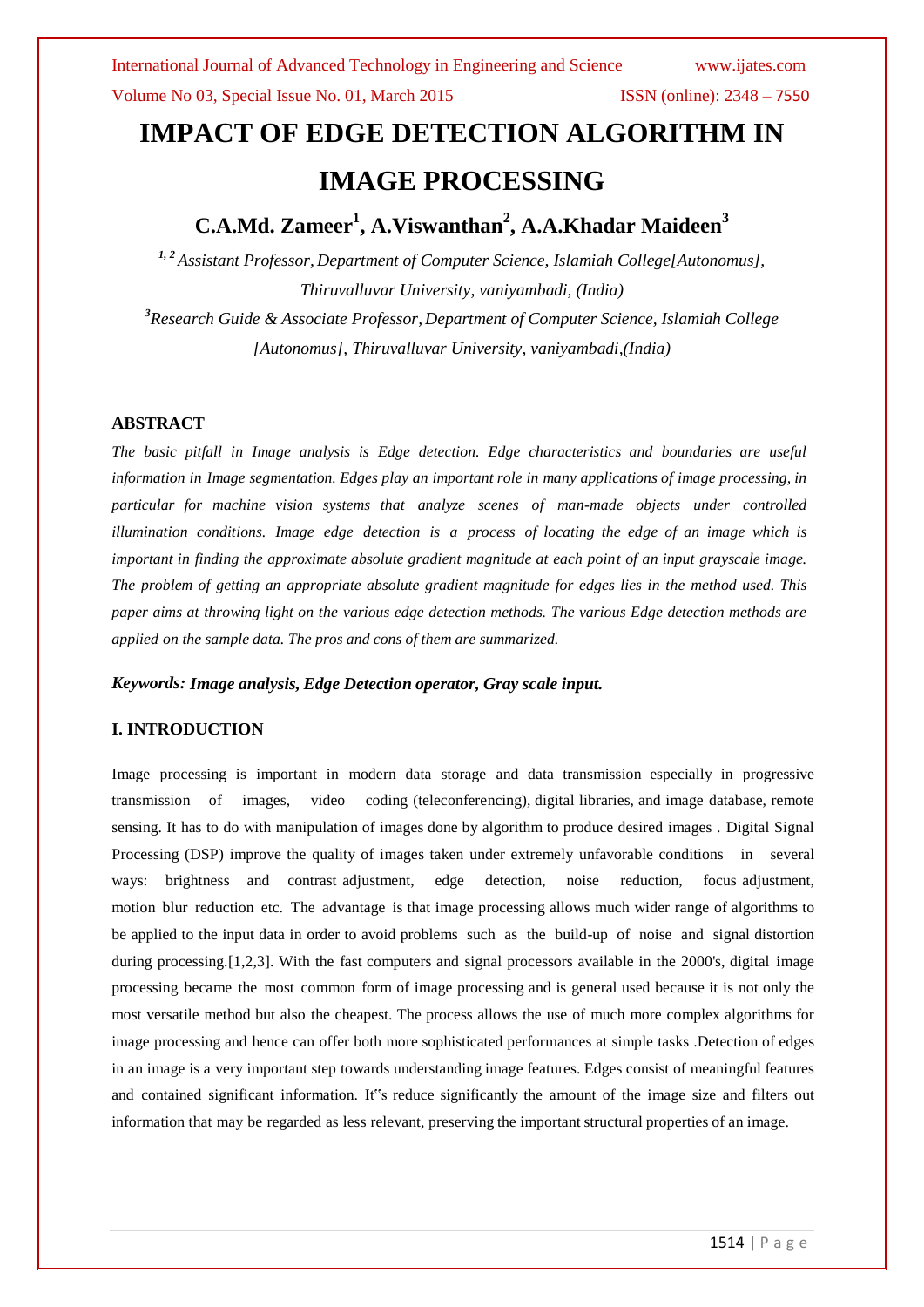### Volume No 03, Special Issue No. 01, March 2015 ISSN (online): 2348 – 7550

#### **II.TYPES OF EDGE DETECTION**

An edge operator is a neighborhood operation which determines the extent to which each pixel's neighborhood can be partitioned by a simple arc passing through the pixel where pixels in the neighborhood on one side of the arc have one predominant value and pixels in the neighborhood on the other side of the arc have a different predominant value. Usually gradient operators, Laplacian operators, zerocrossing operators are used for edge detection. The gradient operators compute some quantity related to the magnitude of the slope of the underlying image gray tone intensity surface of which the observed image pixel values are noisy discretized sample. The Laplacian operators compute some quantity related to the Laplacian of the underlying image gray tone intensity surface. The zero-crossing operators determine whether or not the digital Laplacian or the estimated second direction derivative has a zero-crossing within the pixel. Gradient based Roberts, Sobel and Prewitt edge detection operators, Laplacian based edge detector and Canny edge detector.

The common methods that are used for edge detection are:

- Gaussian Method
- Gradient Method (First Order Derivate)
- Laplacian Method(Second Order Derivative)

#### **2.1 Gradient Method**

In this edge detection method the assumption is that edges are the pixels with a high gradient. A fast rate of change of intensity at some direction given by the angle of the gradient vector is observed at edge pixels. An ideal edge pixel and the corresponding gradient vector is shown. At the pixel, the intensity changes from 0 to 255 at the direction of the gradient. The magnitude of the gradient indicates the strength of the edge. If we calculate the gradient at uniform regions we end up with a zero vector which means that there is no edge pixel. In natural images we usually do not have the ideal discontinuity or the uniform regions as in the figure and we process the magnitude of the gradient to make a decision to detect the edge pixels. The simplest processing is applying a threshold. If the gradient magnitude is larger than the threshold we decide that the corresponding pixel is an edge pixel. An edge pixel is described using two important features:

Edge strength, which is equal to the magnitude of the gradient.

Edge direction, which is equal to the angle of the gradient.

The gradient for the ideal continuous image is estimated using some operators. Among these operators "Roberts, Sobel and Prewitt" are the commonly used.

#### **2.2 Roberts Operator**

The Roberts cross operator provides a simple approximation to the gradient magnitude:

$$
G[f[i,j]] = [f[i,j] - f[i+1,j+1] + [f[i+1,j] - f[i,j+1]]
$$

Using convolution masks, this becomes:

$$
G\big[f[i,j]\big]=\big|G_x\big|+\big|G_y\big|
$$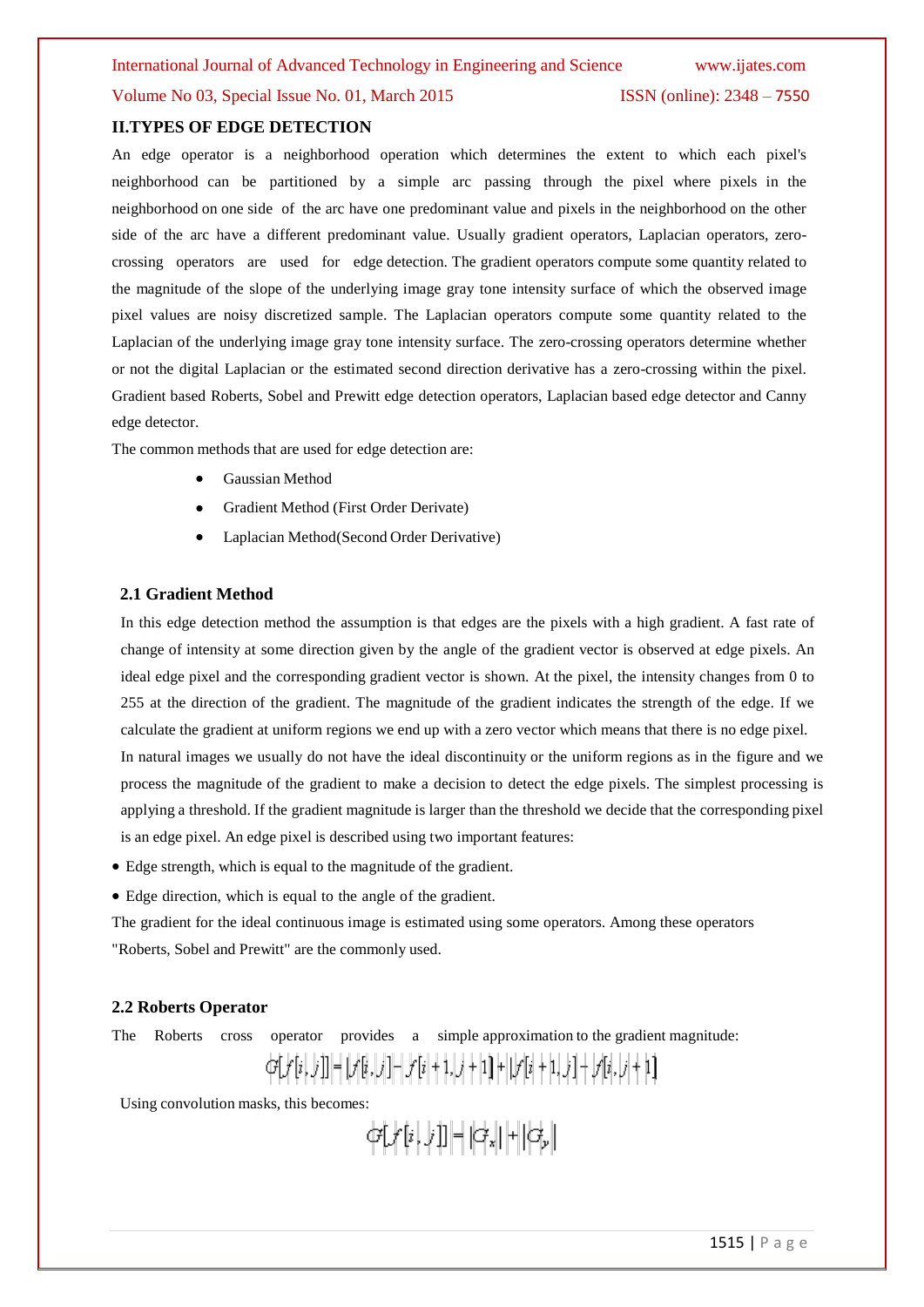International Journal of Advanced Technology in Engineering and Science www.ijates.com Volume No 03, Special Issue No. 01, March 2015 ISSN (online): 2348 – 7550



#### **Fig. 1 Roberts Operator**

where Gx and Gy are calculated using the following mask.

As with the previous 2 x 2 gradient operator, the differences are computed at the interpolated point  $[i + 1/2, j +$ 1/2]. The Roberts operator is an approximation to the continuous gradient at this interpolated point and not at the point [i, j] as might be expected[5].

#### **2.3 Sobel Operator**

A way to avoid having the gradient calculated about an interpolated point between pixels is to use a 3 x 3 neighborhood for the gradient calculations. Consider the arrangement of pixels about the pixel [i, j] The Sobel operator is the magnitude of the gradient computed by:

where the partial derivatives are computed by:  $\sqrt{{s_x}^2 + {s_y}^2}$ 

 $s_x = (a_2 + ca_3 + a_4) - (a_0 + ca_2 + a_6)$  $s_y = (a_0 + ca_1 + a_2) - (a_6 + ca_5 + a_4)$ 

with the constant  $c = 2$ . Like the other gradient operators, Sx and Sy can be implemented using convolution masks:



#### **Fig. 2: Sobel Operator**

this operator places an emphasis on pixels that are closer to the center of the mask. The Sobel operator is one of the most commonly used edge detectors. The labeling of neighborhood pixels used to explain the Sobel and Prewitt operator.



**Fig.3: Gradient Vector**

#### **2.4 Prewit Operator**

The Prewitt operator uses the same equations as the Sobel operator, except that the constant  $c = 1$ . Therefore:



#### **Fig. 4: Prewit Operator**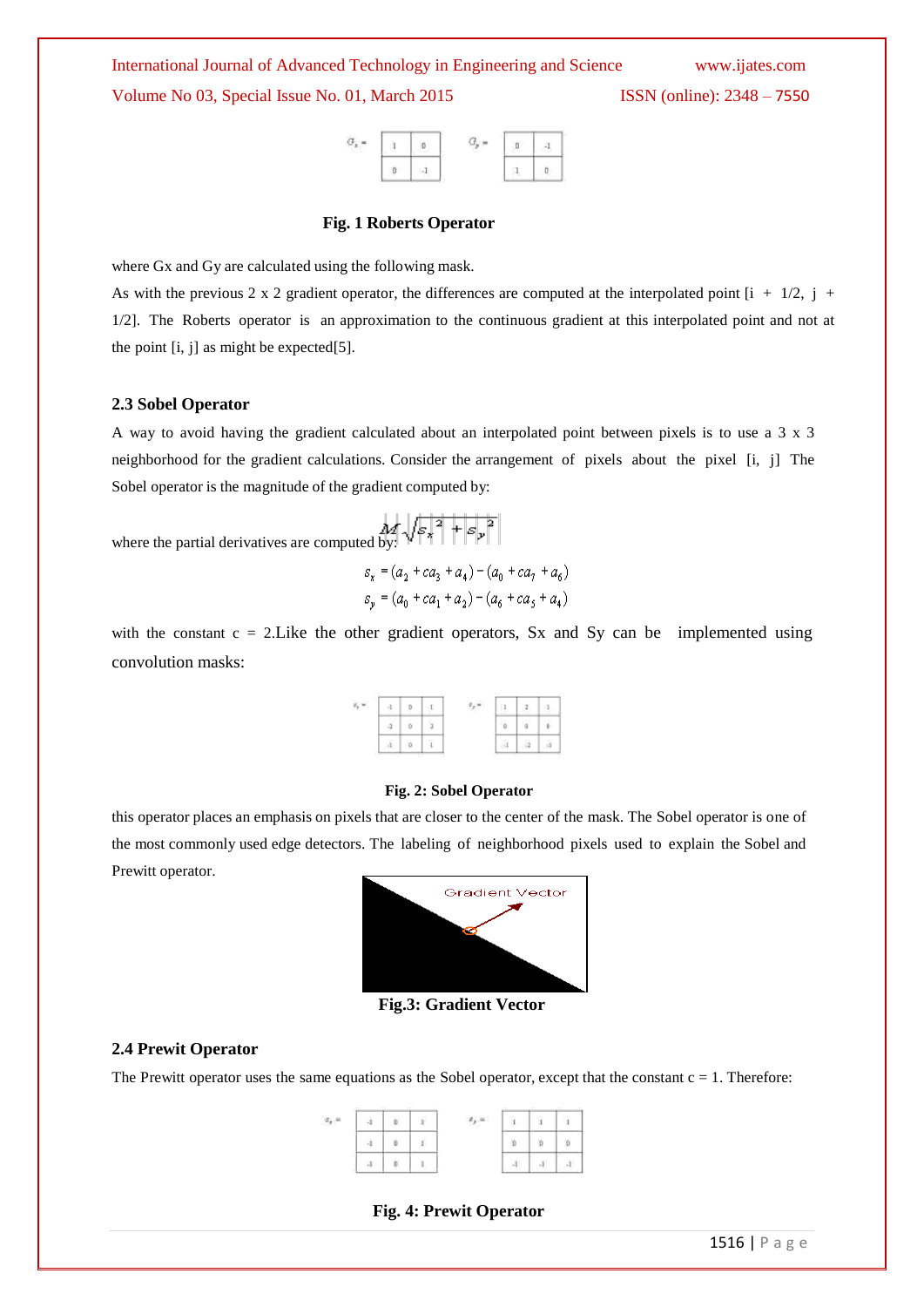# International Journal of Advanced Technology in Engineering and Science www.ijates.com Volume No 03, Special Issue No. 01, March 2015 ISSN (online): 2348 – 7550

Unlike the Sobel operator, this operator does not place any emphasis on pixels that are closer to the center of the masks

#### **2.5 Laplacian Based Edge Detection**

The edge points of an image can be detected by finding the zero crossings of the second derivative of the image intensity. The idea is illustrated for a 1D signal in Figure 5.3.1. However, calculating  $2^{nd}$  derivative is very sensitive to noise. This noise should be filtered out before edge detection. To achieve this, "Laplacian of Gaussian" is used. This method combines Gaussian filtering with the Laplacian for edge detection. In Laplacian of Gaussian edge detection there are mainly three steps:

- Filtering,
- Enhancement,
- Detection.

Gaussian filter is used for smoothing and the second derivative of which is used for the enhancement step. The detection criterion is the presence of a zero crossing in the second derivative with the corresponding large peak in the first derivative.

In this approach, firstly noise is reduced by convoluting the image with a Gaussian filter. Isolated noise points and small structures are filtered out. With smoothing; however; edges are spread. Those pixels, that have locally maximum gradient, are considered as edges by the edge detector in which zero crossings of the second derivative are used. To avoid detection of insignificant edges, only the zero crossings, whose corresponding first derivative is above some threshold, are selected as edge point. The edge direction is obtained using the direction in which zero crossing occurs[7,8].

The output of the Laplacian of Gaussian (LoG) operator;  $h(x,y)$ ; is obtained by the convolution operation:

$$
h(x, y) = \Delta^2[g(x, y) * f(x, y)]
$$
  
= 
$$
[\Delta^2 g(x, y)] * f(x, y)
$$
 where  

$$
\Delta^2 g(x, y) = \left(\frac{x^2 + y^2 - 2\sigma^2}{\sigma^4}\right)^{-(x^2 + y^2)/2\sigma^2}
$$

is commonly called the Mexican hat operator.



**Fig.5: Mexican hat operator**

In the LoG there are two methods which are mathematically equivalent:

 Convolve the image with a gaussian smoothing filter and compute the Laplacian of the result,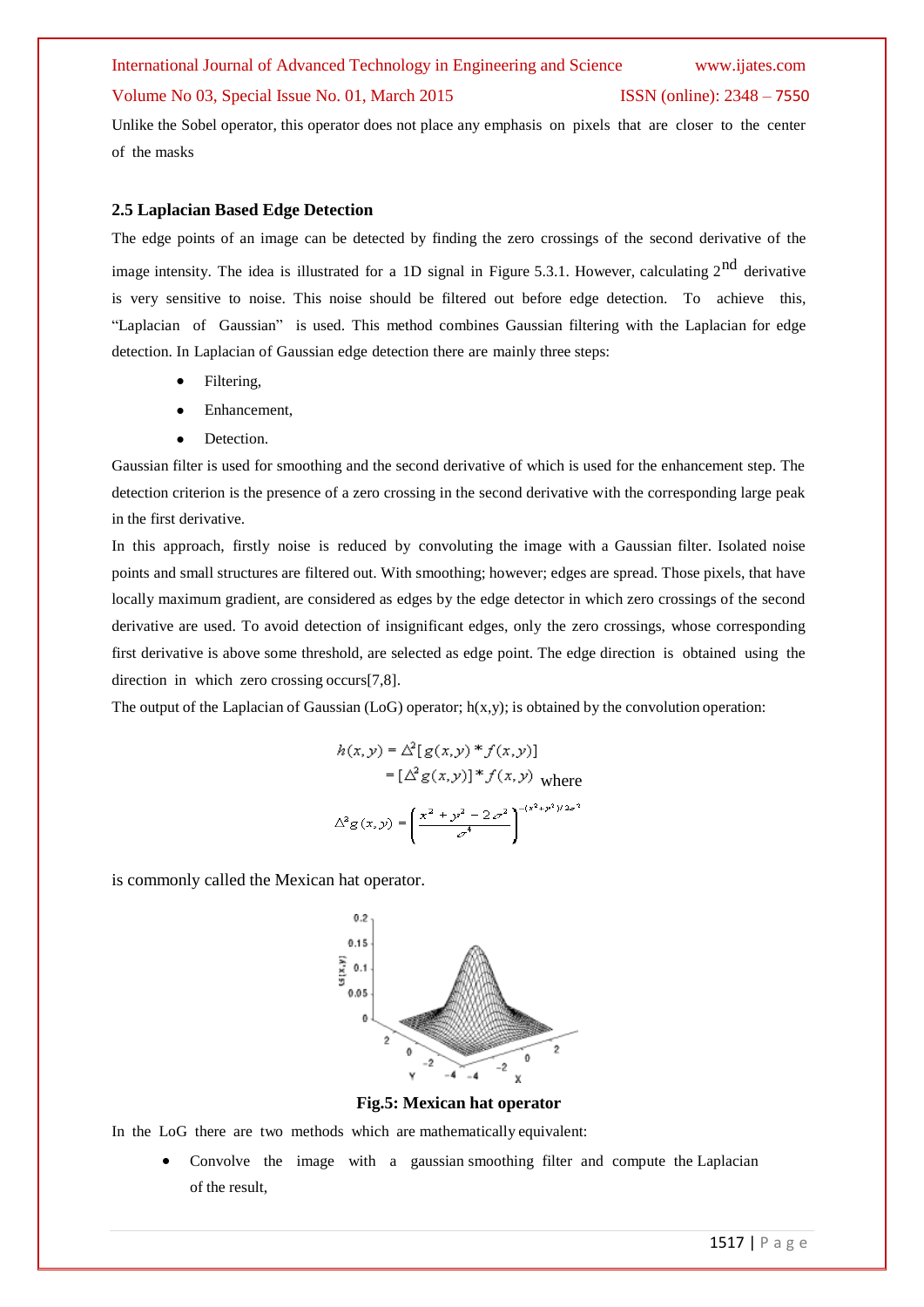# International Journal of Advanced Technology in Engineering and Science www.ijates.com Volume No 03, Special Issue No. 01, March 2015 ISSN (online): 2348 – 7550

 Convolve the image with the linear filter that is the Laplacian of the Gaussian filter. This is also the case in the LoG. Smoothing (filtering) is performed with a Gaussian filter, enhancement is done by transforming edges into zero crossings and detection is done by detecting the zero crossings.

### **III.ALGORITHM IMPLEMENTATION OF VARIOUS METHODS**

Pseudo code for Laplacian Edge detection Algorithm

Step 1: Start with an image of a good looking team member. Since no such images were available, we used the image shown to the right.

Step 2: Blur the image to "smooth" it using a general low pass filter has ripples.

Step 3: Perform the laplacian on this blurred image. A one dimensional image signal, with an edge as highlighted below.





we take the gradient of this signal (which, in one dimension, is just the first derivative with respect to t) we get the following:



#### **Fig. 7: Signal Edge**

Clearly, the gradient has a large peak centered around the edge. By comparing the gradient to a threshold, we can detect an edge whenever the threshold is exceeded. we can localize it by computing the Laplacian (in one dimension, the second derivative with respect to t) and finding the zero crossings.



**Fig. 8: Zero Crossings Edge**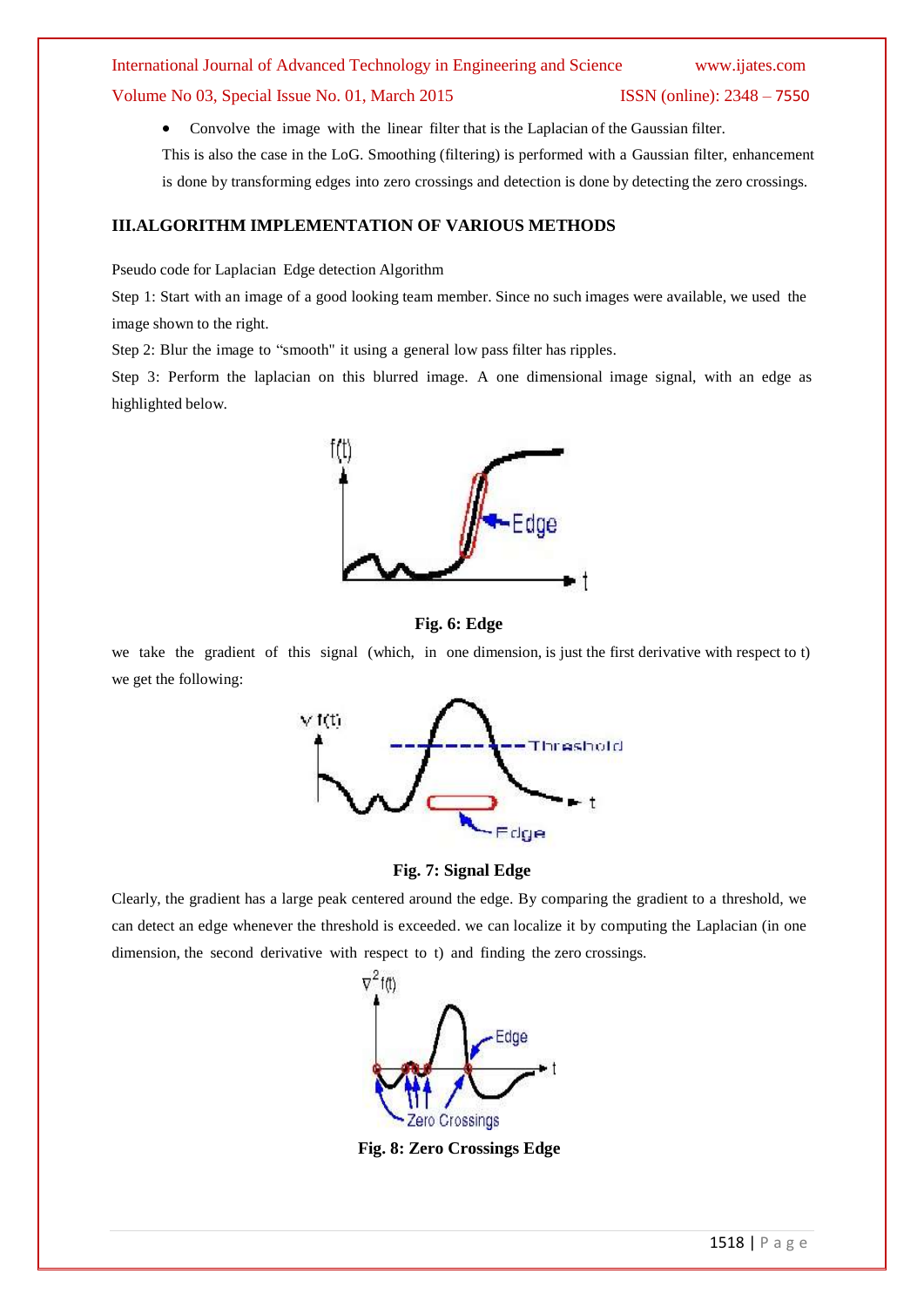### International Journal of Advanced Technology in Engineering and Science www.ijates.com

#### Volume No 03, Special Issue No. 01, March 2015 ISSN (online): 2348 – 7550

The above figure shows the laplacian of our one- dimensional signal. As expected, our edge corresponds to a zero crossing, but we also see other zero crossings which correspond to small ripples in the original signal. When we apply the laplacian to our test image, we get the following:



**Fig. 9: Test image of laplaican**

Step 4: Find the zero crossing of the laplacian and compare the local variance at this point to a threshold. If the threshold is exceeded, declare an edge.

Step 5: Median Filter the image. We apply a median filter because it removes the spot noise while preserving the edges

Pseudo code for Canny's Edge detection Algorithm

The Canny Edge Detection Algorithm has the following steps:

- Smooth the image with a Gaussian filter,
- Compute the gradient magnitude and orientation using finite difference approximations for the partial derivatives,
- Apply non-maxima suppression to the gradient magnitude,
- Use the double thresholding algorithm to detect and link edges.

Canny edge detector approximates the operator that optimizes the product of signal-to-noise ratio and localization. It is generally the first derivative of a Gaussian

**Smoothing :** Let  $I[t, t]$  denote the image. The result of convolution of  $I[t, t]$  with gives an array of smoothed data as:

$$
G[i, j; \sigma]
$$

$$
S[i, j] = G[i, j; \sigma]^* I[i, j]
$$

*Gradient Calculation:* Firstly, the gradient of the smoothed array s[i, j] is used to produce the x and y partial derivatives p [t, f] and  $\infty$ [ $t, x$ ] respectively as:

$$
P[i, j] \approx (\mathcal{S}[i, j+1] - \mathcal{S}[i, j] + \mathcal{S}[i+1, j+1] - \mathcal{S}[i+1, j]) / 2
$$
  

$$
Q[i, j] \approx (\mathcal{S}[i, j] - \mathcal{S}[i+1, j] + \mathcal{S}[i, j+1] - \mathcal{S}[i+1, j+1]) / 2
$$

The x and y partial derivatives are computed with averaging the finite differences over the  $2x2$  square. From the standard formulas for rectangular-to-polar conversion, the magnitude and orientation of the gradient can be computed as:

$$
M[i,j] = \sqrt{P[i,j]^2 + Q[i,j]^2}
$$
  

$$
\mathcal{O}[i,j] = \arctan(Q[i,j], P[i,j])
$$

Here the  $arctan(x, y)$  function takes two arguments and generates an angle.

Non-maxima Suppression *:*Given the being the magnitude image array one can apply the thresholding operation in the gradient-based method and end up with ridges of edge pixel. But canny has a more sophisticated approach to the problem. In this approach an edge point is defined to be a point whose strength is locally maximum in the direction of the gradient. This is a stronger constraint to satisfy and is used to thin the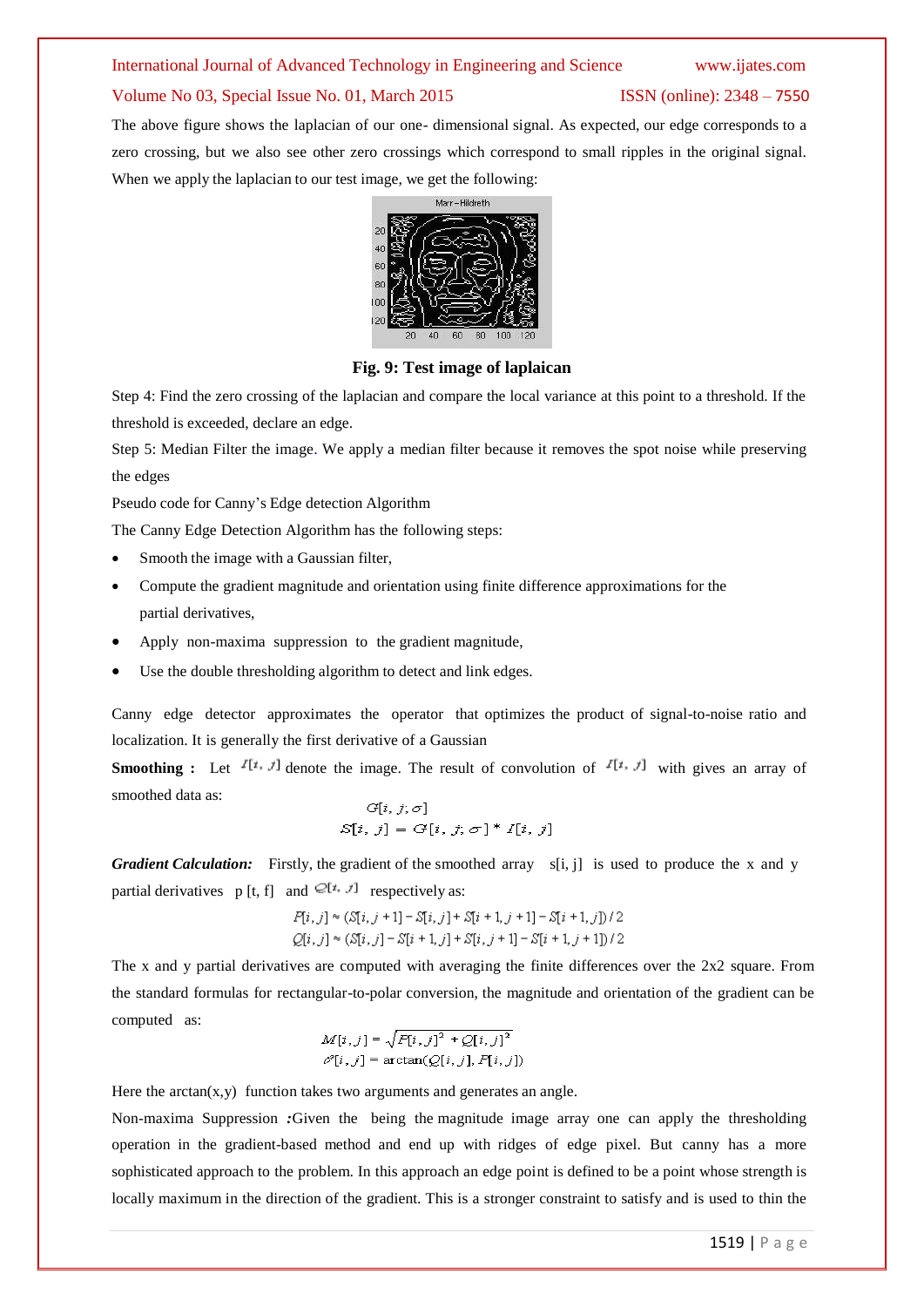#### International Journal of Advanced Technology in Engineering and Science www.ijates.com

#### Volume No 03, Special Issue No. 01, March 2015 ISSN (online): 2348 – 7550

ridges found by thresholding. This process, which results in one pixel wide ridges, is called "Non-maxima Suppression".

After nonmaxima suppression one ends up with an image  $N[t, j] = nm s(M[t, j], \zeta[t, j])$  which is zero everywhere except the local maxima points. At the local maxima points the value of is preserved.

Thresholding:In spite of the smoothing performed as the first step in edge detection, the non-maxima suppressed magnitude image  $N[i, j]$  will contain many false edge fragments caused by noise and fine texture. The contrast of the false edge fragments is small.

These false edge fragments in the non-maxima- suppressed gradient magnitude should be reduced. One typical procedure is to apply a threshold to  $N[i, j]$ . All values below the threshold are set to zero. After the application of threshold to the non-maxima-suppressed magnitude, an array E(i,j) containing the edges detected in the image  $I[t, J]$  is obtained. However; in this method applying the proper threshold value is difficult and involves trial and error. Because of this difficulty, in the array E(i,j) there may still be some false edges if the threshold is too low or some edges may be missing if the threshold is too high. A more effective thresholding scheme uses two thresholds[6,7].

The algorithm performs edge linking as a by-product of thresholding and resolves some of the problems with choosing a threshold.

Pseudo code for Sobel Edge detection Algorithm

- Accept the input image.
- Apply mask Sx, Sy to the input image
- Apply sobel edge detection algorithm and the gradient
- Masks manipulation of Sx, Sy separately on the input image
- Results are combined to find the absolute magnitude of the gradient
- The absolute magnitude is the output edges
- Apply noise smoothing to the original image

**Smoothing:** Filter the image using  $S_x$  and  $S_y$  to obtain  $I_1$  and  $I_2$  Estimate the gradient magnitude at each pixel as

 $S(i,j)=\sqrt{\left(\left(I_1\right)^2+\left(I_2\right)^2\right)}$  Marking the pixel as edge points if  $S(i,j) > \beta$ .



**Fig. 10: Pixel Edge Point**

#### **IV.RESULT ANALYSIS**

The merits and the demerits of the different methods is analyzed and summarized.

| Type                     | Merit                     | <b>Demerit</b>        |
|--------------------------|---------------------------|-----------------------|
| Gradient (all 3 Methods) | Simple                    | 1. Sensitive to noise |
|                          | 2. Detection of edges and | inaccurate            |
|                          | their orientations.       |                       |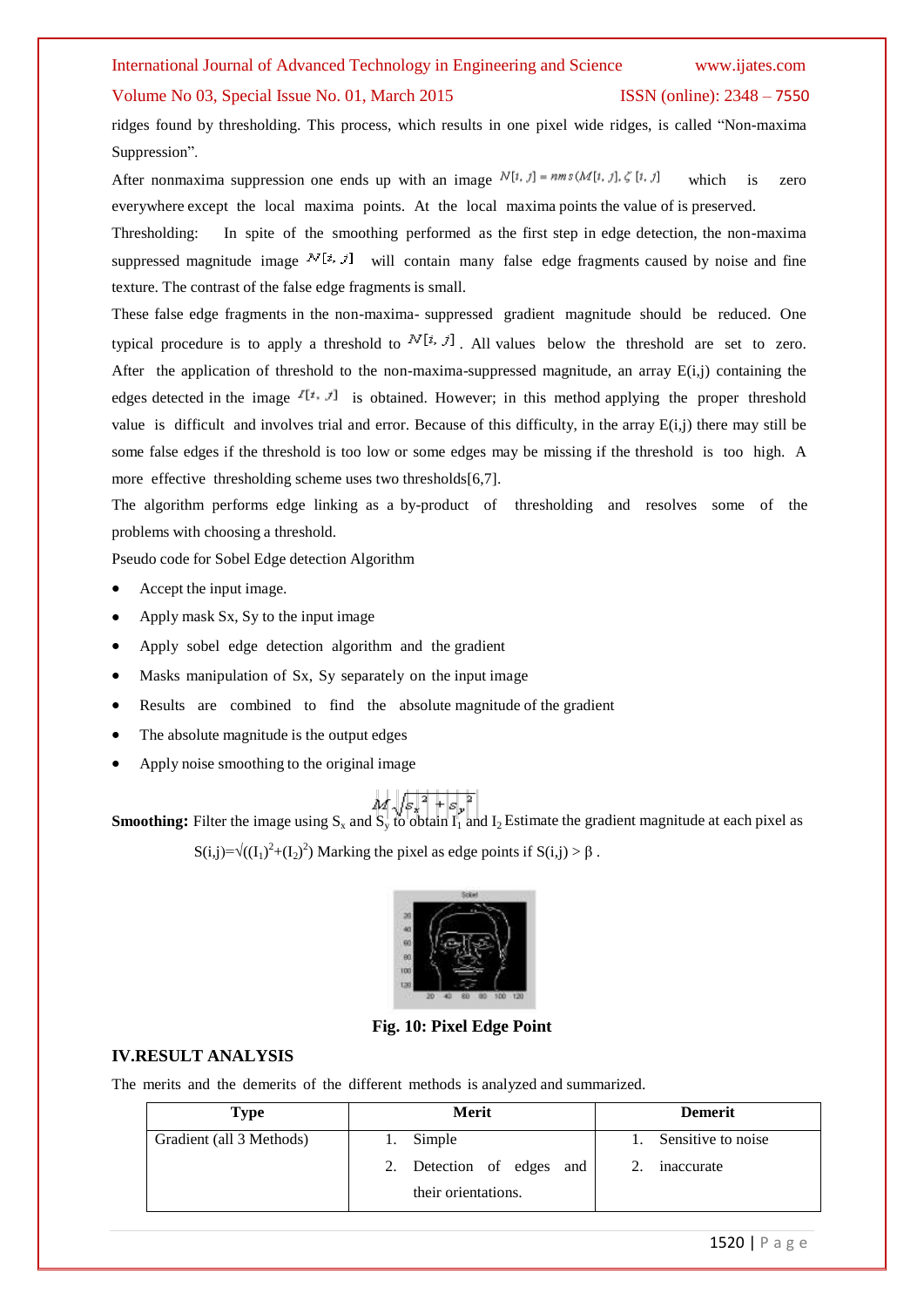|                                                | International Journal of Advanced Technology in Engineering and Science | www.ijates.com                    |
|------------------------------------------------|-------------------------------------------------------------------------|-----------------------------------|
| Volume No 03, Special Issue No. 01, March 2015 |                                                                         | ISSN (online): 2348 - 7550        |
| Gaussian                                       | Using<br>probability<br>for<br>1.                                       | <b>Complex Computations</b><br>1. |
|                                                | finding errorate                                                        | False zero crossing<br>2.         |
|                                                | Localization and response<br>2.                                         | Time consuming<br>3.              |
|                                                | Improving signal to noise<br>3.                                         |                                   |
|                                                | ratio.                                                                  |                                   |
|                                                | Better detection specially in<br>4.                                     |                                   |
|                                                | noise conditions.                                                       |                                   |
|                                                |                                                                         |                                   |
| Laplacian                                      | Finding the place of edges<br>1.                                        | Malfunctioning<br>1.<br>at        |
|                                                | 2.<br>Testing the area around                                           | corners, curves and               |
|                                                | pixel                                                                   | where<br>the<br>gray              |
|                                                |                                                                         | level<br>intensity                |
|                                                |                                                                         | function varies.                  |
|                                                |                                                                         | 2.<br>finding<br>Not<br>the       |
|                                                |                                                                         | orientation of edge               |
|                                                |                                                                         | because of using                  |
|                                                |                                                                         | the Laplacian filter              |

### **V.CONCLUSION**

The following advantages of Sobel edge detector justify its superiority over other edge detection techniques.

(i.) **Edge Orientation:** The geometry of the operator determines a characteristic direction in which it is most sensitive to edges. Operators can be optimized to look for horizontal, vertical, or diagonal edges.

(ii). **Noise Environment:** Edge detection is difficult in noisy images, since both the noise and the edges contain high-frequency content. Attempts to reduce the noise result in blurred and distorted edges. Operators used on noisy images are typically larger in scope, so they can average enough data to discount localized noisy pixels. This results in less accurate localization of the detected edges.

(iii). **Edge Structure:** Not all edges involve a step change in intensity. Effects such as refraction or poor focus can result in objects with boundaries defined by a gradual change in intensity. The operator is chosen to be responsive to such a gradual change in those cases. Newer wavelet- based techniques actually characterize the nature of the transition for each edge in order to distinguish, for example, edges associated with hair from edges associated with a face. Detecting edges of an image represents significantly reduction the amount of data and filters out useless information, while preserving the important structural properties in an image. Hence, edge detection is a form of knowledge management.

### **REFERENCES**

- [1] Canny, John, "A Computational Approach to Edge Detection," *IEEE Transactions on Pattern Analysis and Machine Intelligence,*Vol. PAMI-8, No. 6, 1986, pp. 679-698.
- [2] Lim, Jae S., *Two-Dimensional Signal and Image Processing*, Englewood Cliffs, NJ, Prentice Hall, 1990, pp. 478-488.